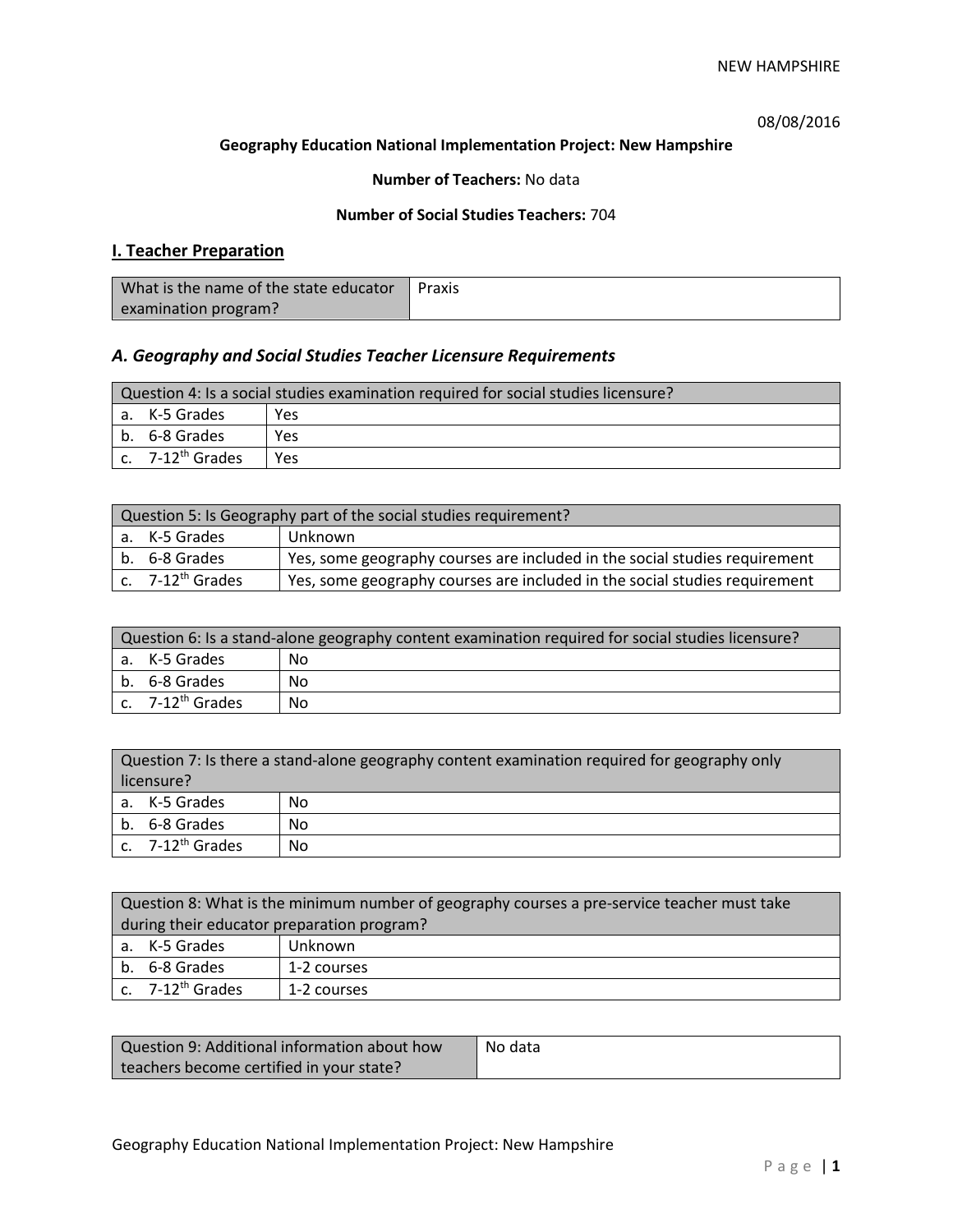# *B. Professional Development*

| Question 10: Can in service teachers receive<br>certification credit for professional<br>development courses or programs in<br>geography? | Unknown |
|-------------------------------------------------------------------------------------------------------------------------------------------|---------|
| Question 11: Does the state education agency<br>(SEA) provide professional development in<br>geography?                                   | Unknown |

# **II. Curriculum**

| Question 15: What is the name of the state   | K-12 Social Studies New Hampshire Curriculum |
|----------------------------------------------|----------------------------------------------|
| standards?                                   | Framework                                    |
| Question 16: How are the state standards     | Grade bands                                  |
| presented by grade level?                    |                                              |
| Question 17: When were the standards last    | $7-10$ years                                 |
| revised?                                     |                                              |
| Question 18: Are there plans for revision to | Within 5 years                               |
| the state standards?                         |                                              |
| Question 19: Is geography included in the    | Yes                                          |
| state standards?                             |                                              |
| Question 20: How are the geography           | Geography standards are organized by strand  |
| standards organized?                         |                                              |
| Question 21: What framework and/or           | Unknown                                      |
| documents were used?                         |                                              |

## **Question 22: What general topics are included?**

Movement of people, goods and/or ideas; Geopolitics; Culture; Places and/or regions; Mapping (map projections, use of maps)

| Question 23: What is the total number of credit | 19.75 credit hours |
|-------------------------------------------------|--------------------|
| hours required for high school graduation?      |                    |
| Question 24: What is the total number of social | 2.5 credit hours   |
| studies credit hours required for high school   |                    |
| graduation?                                     |                    |
| Question 25: What is the total number of        | 9 credit hours     |
| geography credit hours required for high school |                    |
| graduation?                                     |                    |

| Question 26: What geography courses will students typically experience? |         |  |
|-------------------------------------------------------------------------|---------|--|
| l a. K-5 Grades                                                         | Unknown |  |
| b. 6-8 Grades                                                           | Unknown |  |
| c. 7-12 <sup>th</sup> Grades                                            | Unknown |  |